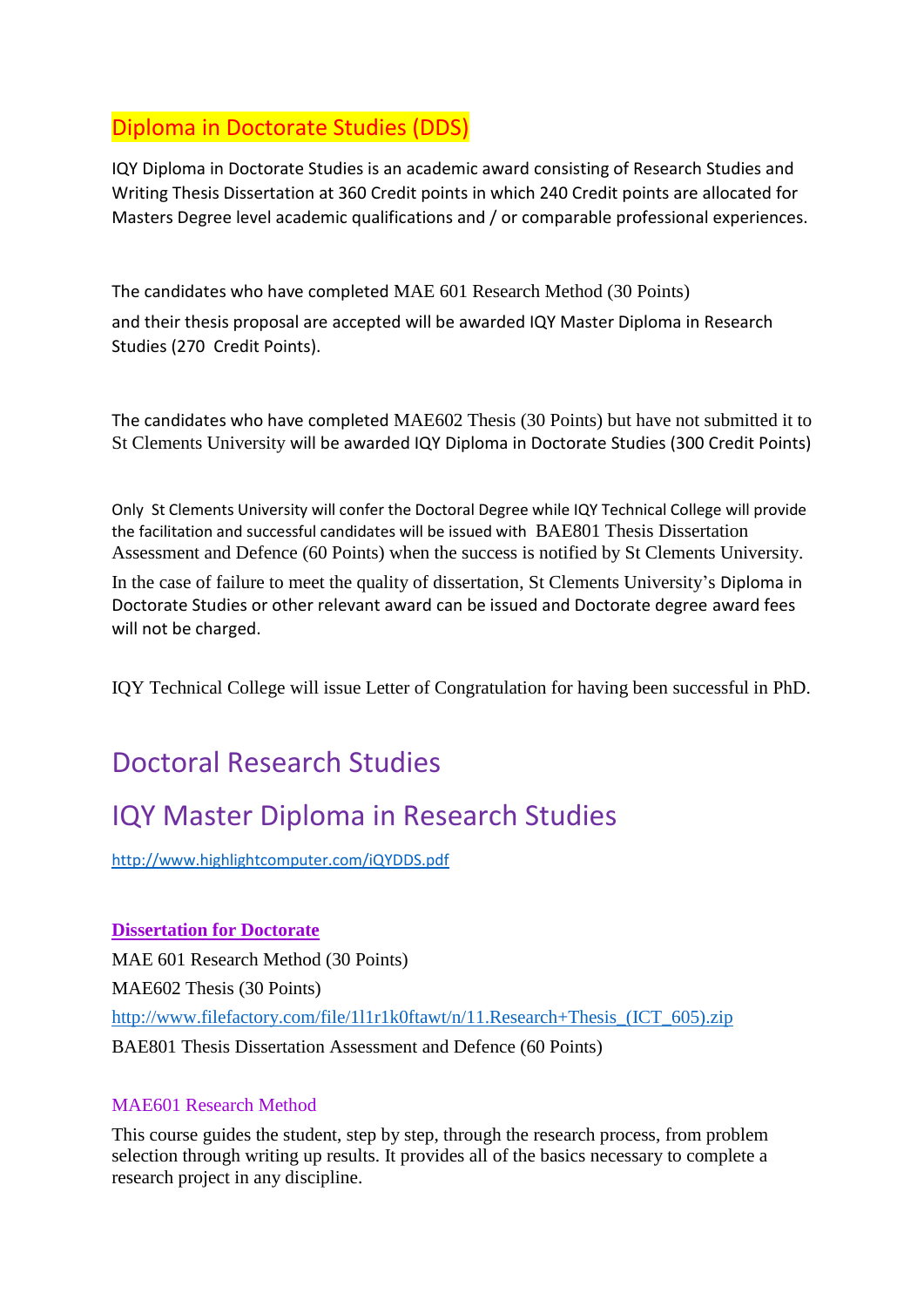Outline. The following aspects are reflected in this course:

What is research?

Tools of research

The problem: the heart of the research process

Review of the related literature

Planning your research design

Writing the research proposal

Qualitative research

Historical research

Descriptive research

Experimental and causal - comparative designs

Statistical techniques for analyzing quantitative data

Technical details: style, format, and organization of the research report

### Doctoral Research Proposal

Synopsis: Research students are expected to present a written research proposal within three months after commencement. The proposal is handed in to the study leader.

Assessors of this proposal are selected by the faculty for their understanding of the field and the research involved. The purpose of a research is to set out a plan for conducting the research and writing the dissertation within the available time. It should take account of the availability and guidance of the study leader.

The starting point for a research proposal is the topic, which is the field of interest in which the research is to be carried out. In introducing the topic, the proposal should clarify the field that it falls into and the specific part that field which the research will explore.

It should clarify why the topic is of interest and importance, and how the proposed research will contribute to the filed of knowledge or profession. The proposal should clarify the research questions, ensuring that these are specific and answerable.

It is important to show how these questions relate to the topic are, and how they will advance the student's contribution. The proposal should detail the research to be carried out, and clarify the research methods, the timeframe and the reasons for selecting particular methods.

Where a period of literature review or research should precede any empirical research, this should be factored in as part of the research. It is important to estimate any periods of field research and to flag their duration and cost in your research proposal.

### MAE 602 Thesis

Thesis Dissertation for Doctorate

Candidates need to complete a 60000-words dissertation (in Myanmar or English) and a 3000-words executive portfolio (in English).

This program requires the candidates to complete a thesis as part of the assessment for the Doctorate

Doing a thesis / dissertation means that instead of knowledge and information being presented and following a prescribed route for answering questions, candidates are thrust into an active role of managing an investigation into a topic area. This means researching and